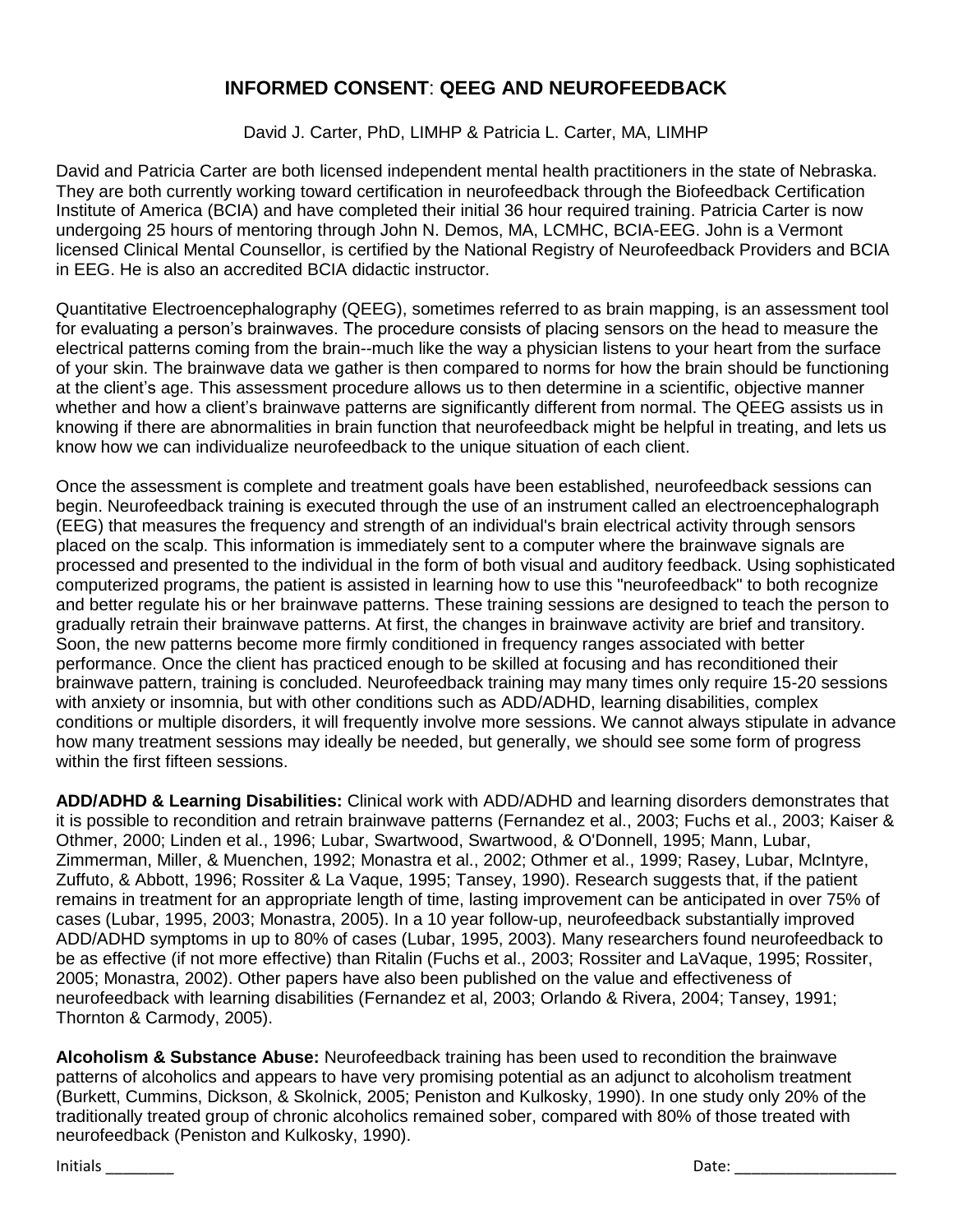**Other Clinical Applications**: Comprehensive reviews of neurofeedback with anxiety disorders concluded that neurofeedback is effective and provides benefits beyond placebo effects (Hammond 2005; Moore, 2000). It is also being used to work with depression (Baehr, Rosenfeld & Baehr, 2001; Hammond, 2001, 2005), chronic fatigue syndrome (Hammond, 2001), fibromyalgia (Donaldson et al., 1998; Meuller et al., 2001), sleep disorders, Tourette's, obsessive-compulsive disorder (Hammond, 2003, 2004) and PTSD (Peniston and Kulkosky, 1991). Neurofeedback is being utilized in peak performance training, for enhancing musical and dance performance (Egner & Gruzelier, 2003; Raymond et al., 2005), athletic performance, business executives performance, cognitive and memory enhancement (Hanslmayer et al., 2005; Rasey, Lubar, McIntyre, Zoffuto & Abbott, 1996; Vernon et al., 2003), and "brain brightening" to counter effects of normal aging (Budzynski, 1996).

**Delimitations & Potential Risks:** We do not diagnose tumors, epilepsy, or other medical conditions. The QEEG does provide valuable input that **assists** in the diagnosis of various psychiatric-psychological conditions. The QEEG evaluation is noninvasive and no electrical current is put into the brain, but the electrode cap is tight fitting and can become uncomfortable before the evaluation is over. There may also be some slight skin irritation where electrodes are placed. Neurofeedback is considered particularly safe and generally without harmful side effects, however mild side effects can sometimes occur during neurofeedback training. For example, occasionally someone may feel tired, spacey, anxious, experience a headache, have difficulty falling asleep, or feel agitated or irritable. Many of these feelings pass within a short time after a training session and in a recent review (Monastra et al., 2005) such mild side effects were estimated to only occur in 1-3% of patients. In a particular type of neurofeedback called alpha/theta training (which is primarily conducted with alcoholism or PTSD), some patients have reported the emergence of memories from the past which may potentially be distressing. It is important to recognize that there is no research on the reliability of such memories. Therefore, a client should not regard them as necessarily being accurate. In addition, any intervention that can lead to positive results can also lead to unwanted effects. Because this is a training approach, both desirable and undesirable effects continue for only a short time unless they are reinforced. For this reason, it is important to make your clinician aware of any residual negative side effects immediately in order to make adjustments to treatment protocol.

**Medication & Physician Contact**: Physical and psychological symptoms often interact and we encourage you to seek medical consultation when warranted. In addition, medication can certainly sometimes be helpful. Referral for consultations about such matters can be arranged.

It has been noted that as neurofeedback progresses with ADD/ADHD, if the client remains concurrently on stimulant medication, they may notice increased irritability, moodiness and hyperactivity in the middle to late stages of treatment, due to improved cortical activation. If this occurs, consulting with the prescribing physician regarding a reduction in medication levels is recommended as this has been associated with elimination of this type of side effect (Monastra et al., 2005). Although neurofeedback often produces very beneficial and lasting change, there are cases where previous brain damage is such that remediation may not be possible, or as is more often the case, there may be only partial improvement. It is the client's or guardian's own responsibility to monitor subjective effects of training and to continue training so long as benefit is perceived.

If you are currently taking medication (e.g., for migraines or headaches, seizures, emotions, hyperactivity, attention, perception, movement, spasticity) it is important to remain in close communication with your physician. It has been clinically observed that the need for some of these medications may decrease after numerous neurofeedback sessions, but they may remain in your system and some individuals may have negative side effects because of the decreased need of the body to rely on them. Some patients have a tendency to want to decrease medications without consulting with their physician. We strongly recommend that all changes of medication be done with the consultation of the prescribing physician, as decreasing or stopping some medications may be life threatening, cause withdrawal effects, or be detrimental to your health. Please, consult your physician. Also, realize that neurofeedback is not a substitute for effective standard medical treatment.